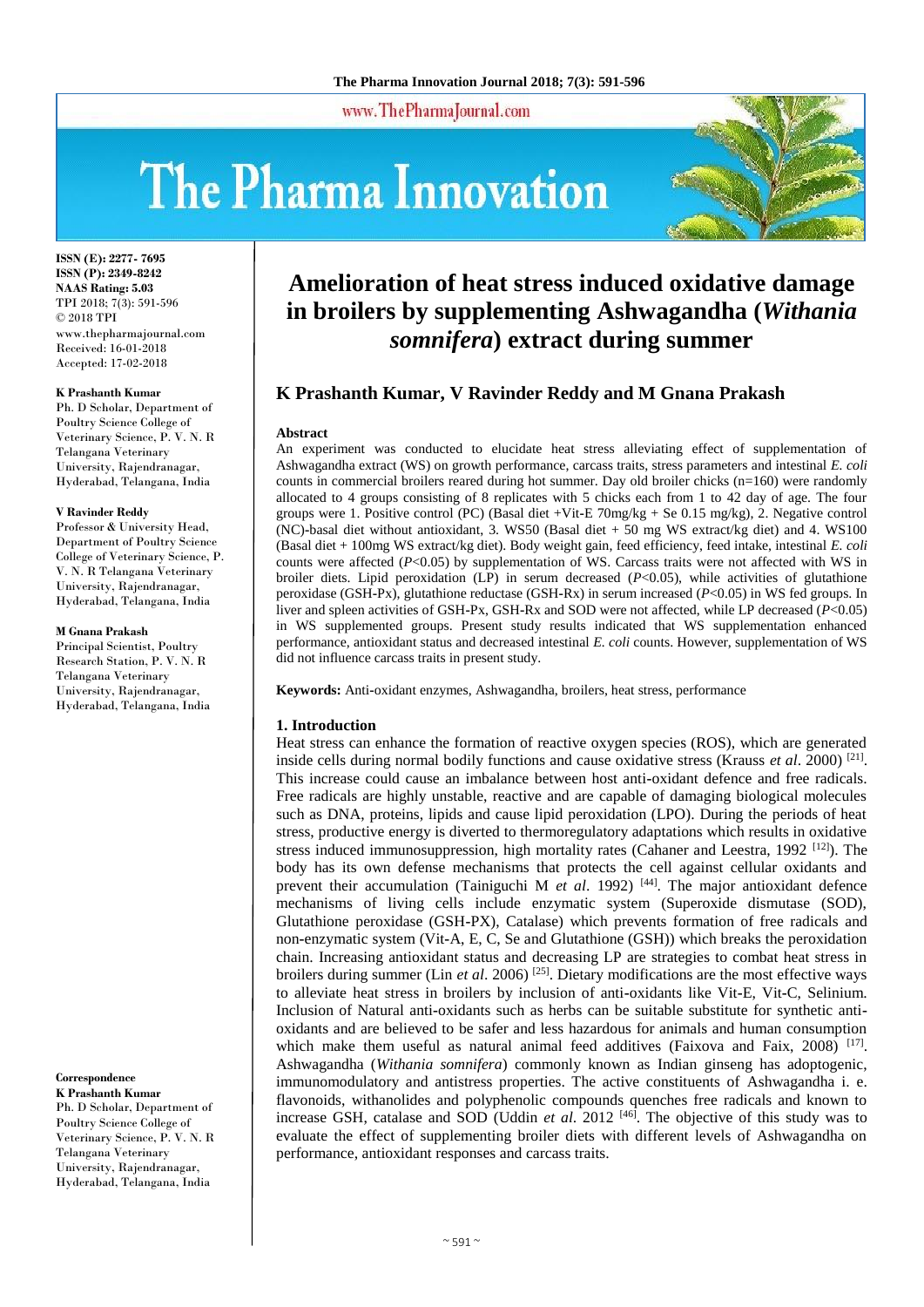#### **2. Materials and Methods**

Day old *Cobb* broiler chicks (n=160) were randomly assigned to 32 replicates under 4 dietary treatment groups each with 5 chicks and kept in a closed, ventilated, wire**-**floor battery caged broiler house under uniform conditions of temperature, humidity, and ventilation. Birds were vaccinated against Newcastle (7th and 28th d) and infectious bursal diseases (15th d) as per the standard vaccination schedule. Maize and soybean meal**-**based diets were prepared to contain 3050 and 3,150 kcal ME/kg during the starter (0 to 21 d) and finisher (22 to 42 d of age) phases, with respective crude protein contents of  $21.5$  and  $19.5$   $g/100$  g feed (Table 1). The experimental treatment groups were as follows:

- 1. Positive control (PC)**-**Corn soybean based diet supplemented with Vit**-**E 70mg/kg + Se 0.15 mg/kg.
- 2. Negative control (NC)**-**Corn soybean based diet without any antioxidant.
- 3. WS50**-**Corn soybean based diet supplemented with 50 mg WS extract/kg.
- 4. WS100**-**Corn soybean based diet supplemented with 100mg WS extract/kg diet. Water and mash feed were provided adlibitum throughout 42 days trial period. The temperature and relative humidity of shed during trial period were 36.8oC±0.25**-**39.7oC±0.25 and 47**-**74% respectively.

Live body weight, feed consumption and feed conversion ratio was recorded at weekly intervals. At the end of 42 days one bird from each replicate was slaughtered and spleen, liver samples were collected. Ready to cook yield (RTC), breast meat yield, liver, heart, gizzard, spleen, abdominal fat and bursa were calculated and expressed as percent of live body weight. On 41st day approximately 4 mL of blood was drawn from the brachial vein of bird selected from each replicate into non**-**heparinized tubes and serum separated. Serum, spleen & liver samples were collected and stored**-**20oC until they further analysed for anti**-**oxidant responses.

#### **2.1 Antioxidant responses**

The antioxidant enzymes were estimated in serum, spleen and liver. GSHPx was estimated by Paglia and valentine (1967) [33] and GSHRx activity by method of Carlberg and Mannervik (1985)<sup>[13]</sup>. Levels of thiobarbituric acid reactive substance (TBARS), which is LP marker, in serum, liver and kidney were assessed by method following Ohkawa *et al*. 1979 [31] and expressed in nmol malondialdehyde/mg protein. SOD and FRAS (Ferric reducing ability of serum) activity by methods of Madesh and Balasubramanian (1998) <sup>[26]</sup> and Benzie and Strain (1996)<sup>[7]</sup> respectively.

#### **2.2 Escherichia coli Counts**

Two birds from each dietary treatment were slaughtered on 42day and 1 g of intestinal contents (duodeno**-**jejunal junction) collected aseptically suspended in 9ml of nutrient broth. Serial dilutions of each sample were made in nutrient broth and E. coli counts were recorded on EMB agar by surface spread method. The number of colonies was expressed as 1og10 value (Ahmed and yang, 2017)<sup>[3]</sup>.

#### **2.3 Statistical Analysis**

The data were analysed using General Model procedure of Statistical Package for Social Sciences (SPSS) 15th version and comparison of means was done using Duncan's multiple range test and significance was considered at *P*<0.05. Data

were subjected to statistical analysis under completely randomized design employing one**-**way analysis of variance.

#### **3. Results**

The effects of supplementation of different levels of Ashwagandha (*Withania somnifera*) extract (WS) on productive performance of broilers under summer conditions were presented in Table 2. There was no significant effect of WS observed on bodyweight gain (BWG) during starter phase (0**-**3 wks), as the study progresses WS increased bodyweight gain (*P*<0.05) during finisher phase (4**-**6 wks) and overall growth period. Among experimental groups WS100 recorded highest BWG and NC recorded lowest BWG, while WS50 and PC were comparable. The feed intake was highest in WS100 group, but comparable among WS50, PC and NC groups. Moreover, under heat stress conditions improved (*P*<0.05) feed efficiency was observed in WS100. Whereas, WS50 showed intermediary response to that of PC and NC. Highest mortality (5%) was recorded in NC group, while PC, WS50 and WS100 recorded 0%, 2.5% and 2.5% mortality respectively. The data on carcass traits (% live weight) are detailed in Table.3. No significant difference was observed among dietary treatments for ready to cook yield (%), liver weight  $(\%)$ , breast  $(\%)$ , heart  $(\%)$ , gizzard  $(\%)$ , spleen  $(\%)$ and abdominal fat (%). Intestinal E.coli counts were significantly (*P*<0.05) decreased in WS50 and WS100 while, comparable among PC and NC (Table.4).

Antioxidant responses of serum and tissue were shown in Table.5 & 6. Supplementation of WS linearly decreased lipid peroxidation (LP) of serum. Activities of GSH**-**Px, GSH**-**Rx and SOD were significantly (*P*<0.05) higher in WS100 and was comparable to PC. The activities of GSH**-**Px, GSH**-**Rx and SOD in WS50 group were similar to that of NC. No significant effect of WS on activities of GSH**-**Px, GSH**-**Rx and SOD was observed in spleen and liver. LP of spleen and liver was significantly (*P*<0.05) reduced in WS50 & WS100 groups.

#### **4. Discussion**

#### **4.1 Performance**

In the present study supplementation of Ashwagandha extract in broiler diets during hot summer has improved bodyweight gain and feed efficiency. Similar findings were reported by jadhav *et al.* (2008) <sup>[18]</sup> by feeding ashwagandha in broilers during summer (40oC**-**45oC) and also similar reports observed by Ansari J *et al.* (2013)<sup>[6]</sup>, Ahmed *et al.* (2014)<sup>[2]</sup>, Ottalwar *et al*. (2015), Vasanthakumar *et al*. (2015) [47]. This improvement could be related to quenching of free radicals that generated during high temperatures by polyphenols in ashwagandha and stimulant effect of Withanine, Withanolides 1 & 2 on antioxidant enzymes, digestive enzymes in intestine and pancreas that might have improved digestion and performance (Lilja 1983) <sup>[24]</sup>. Ashwagandha also have anabolic effects on liver and body tissues through increasing thyroid hormone activity (More *et al*. 1980 [29]; Analagan and Sadique, 1981) <sup>[5]</sup>. Present experiment revealed WS supplemented groups had lower mortality compared to NC group. Results were inconsistent with Biswas *et al*. (2012) [11]; Kumari *et al*. (2015) [22, 23]; Joshi *et al*. (2015) [20] and singh *et al*. (2017) [40]. The death of chicks during starter phase is due to unabsorbed yolks. Better livability might be due to health restorative activity, adoptogenic and antistress properties of withanolides in ashwagandha (Ansari J et al. 2013)<sup>[6]</sup>.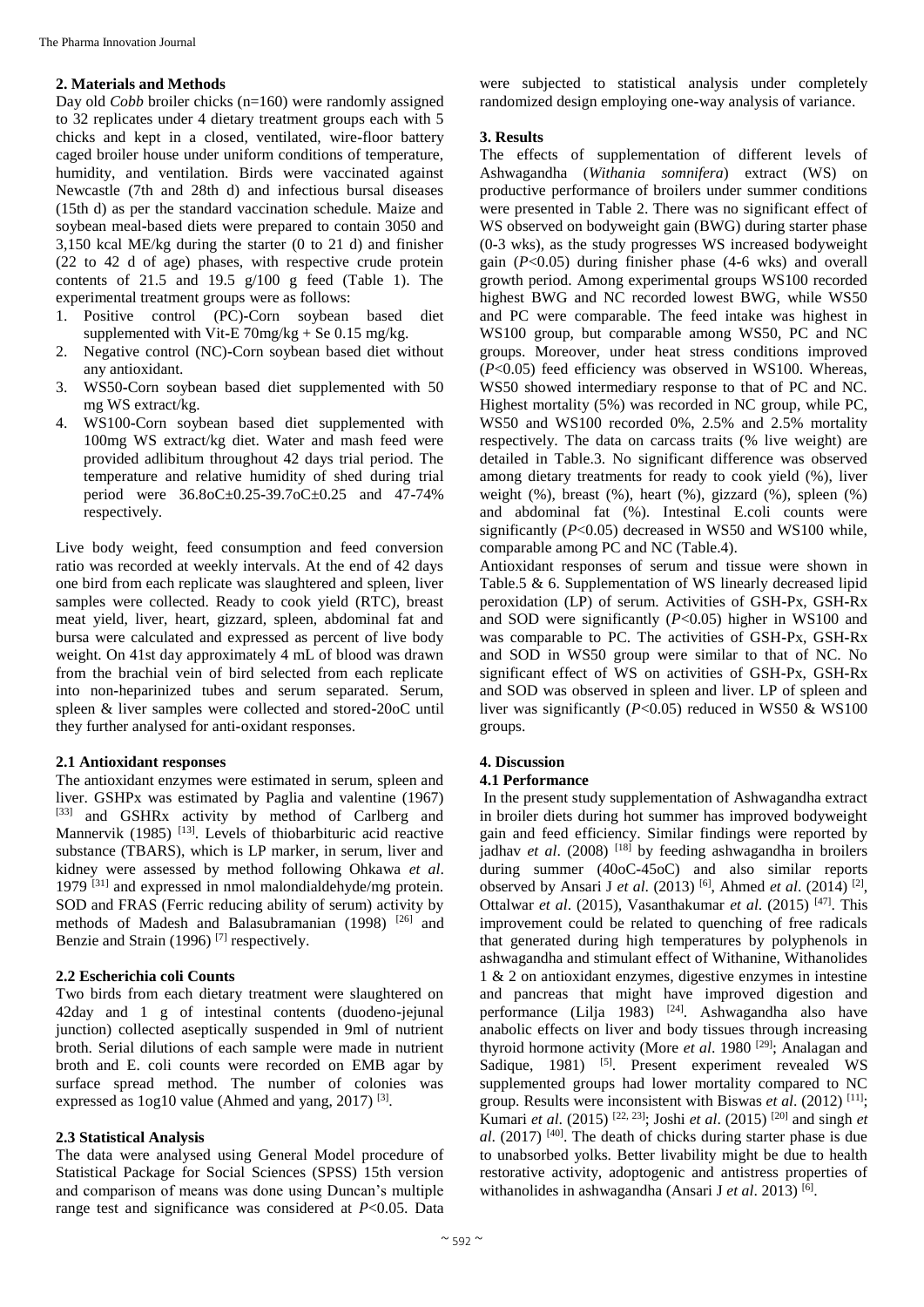#### **4.2 Carcass traits**

Carcass traits in terms of breast meat yield %, liver %, gizzard %, heart %, spleen %, abdominal fat % and ready to cook yield (RTC) % were not affected with (*P*>0.05) supplementation of WS Table 3. Similar results have been reported, wherein feeding Ashwagandha revealed insignificant effects on carcass traits (Javed *et al.* (2009)<sup>[19]</sup>, Ansari J *et al.* 2013) <sup>[6]</sup> in broilers. On the contrary Saini *et al.* (2014) [39], Abdul Abass *et al*. (2015) [1] and Vasanthakumar *et al*. (2015) [47] reported significant effect on carcass traits.

# **4.3 Anti**-**oxidant responses of serum and tissue (Liver & Spleen)**

In the present study supplementation of WS linearly  $(P<0.05)$ decreased the LPO levels in serum Table 5. Which were in consistence with the findings of Battacharya A *et al*. (2001) <sup>[9]</sup>; Pandey *et al.* (2009)<sup>[35]</sup>. On the contrary, the activities of glutathione peroxidase (GSHPx), glutathione reductase (GSHRx), and superoxide dismutase (SOD) (Visavadiya *et al*. 2010) increased (*P*<0.05) linearly with increasing doses of WS (Bharavi *et al*. 2010 [8]; Sujatha *et al*. 2010 [40]; Vasanthakumar *et al*. 2015) [47] in broiler diets compared to NC group, while serum FRAS levels were unaffected (*P*>0.05) by feeding WS. Concentrations of GSHPx, GSHRx and SOD in liver and spleen were unaffected Table 6. Whereas, LPO in spleen and liver were significantly (*P*<0.05) decreased in groups fed with WS than other groups (Ansari J et al. 2013 <sup>[6]</sup>. SOD and GSHPx, GSHRx catalyses the reduction of super oxide ions (O2**-**) to hydrogen peroxide (H2O2**-**) and H2O2**-** to water (H2O) respectively and protects biological cells from oxidative damage (Papp *et al*. 2007) [36] . LPO is a process, which damages the cell membranes and accumulation of ROS during summer induces LPO and oxidative stress. Withanolides, Sitoindosides VII**-**X and Withaferin**-**A in Ashwagandha increases the activities of GSHPx, GSHRx, CAT and SOD (Uddin *et al*. 2012) [46] and decreases the LPO of biological cell membranes by quenching ROS that accumulated during hot summer and exhibits antistress activity (Battacharya *et al*. 1987) [10]. Flavonoids, natural polyphenolic compounds present Ashwagandha donates their  $H + \text{ions}$  to free radicals and reduces oxidative stress by stabilising ROS (Pandey and Rizvi 2009)<sup>[35]</sup>.

# **4.4** *Escherichia coli* **counts**

In the present study birds supplemented with WS in diets have reduced E. coli counts than other groups (Table 4). Significantly lower E. coli counts were observed in WS100 group while, all other groups were comparable. Similar results were reported by El**-**Boshy *et al*. (2013) [16] and Sundaram *et al*. (2011) [41]; Alam *et al*. (2012) [4]; and Kumari and Gupta *et*   $al.$  (2015)<sup>[22, 23]</sup>. Antibacterial effect of WS is attributed to their immunopotentiating compounds (Mishra *et al*. 2000 [27]; Dhuley. 1998) <sup>[15]</sup> and increase in phagocytosis and intracellular killing by macrophages (Threlfall *et al.* 1996<sup>[42]</sup>; Dhuley.1998) <sup>[15]</sup>. Phenolics and Anthocyanins cause hyper acidification at the plasma membrane interface of microbes and disrupts H+**-**ATPase required for ATP synthesis (Vattem *et al*. 2004) [45] .

### **5. Conclusion**

The conclusion of present study indicated that supplementation of Ashwagandha extract at 100mg/kg diet as natural antioxidant had improved the growth performance and increased the anti**-**oxidant status (Decreases lipid peroxidation, increases the activities of GSH**-**Px, GSH**-**Rx and SOD), which means reduced effects of oxidative damage during summer.

### **List of Tables**

|  | Table 1: Ingredient and nutrient composition of basal diet |  |  |  |  |  |  |  |
|--|------------------------------------------------------------|--|--|--|--|--|--|--|
|--|------------------------------------------------------------|--|--|--|--|--|--|--|

|                             | <b>Starter</b>    | <b>Finisher</b>     |
|-----------------------------|-------------------|---------------------|
| Ingredients (%)             | $(0-21d)$         |                     |
| Maize                       |                   | $(22-42d)$          |
| Soya bean meal              | 56.9<br>35.43     | 61.31<br>30.60      |
|                             |                   |                     |
| Vegetable oil               | 3.355             | 4.287               |
| Salt                        | 0.423             | 0.422               |
| Dicalcium phosphate         | 1.602             | 1.542               |
| Limestone powder            | 1.343             | 1.177               |
| DL-methionine               | 0.278             | 0.217               |
| L-Lysine                    | 0.241             | 0.076               |
| $AB_2D_3K^*$                | 0.015             | 0.015               |
| B-complex**                 | 0.015             | 0.015               |
| Trace mineral mixture       | 0.100             | 0.100               |
| <b>Nutrient composition</b> |                   |                     |
| ME (kcal/kg)                | 3050              | 3150                |
| Crude protein (%)           | 21.5              | 19.5                |
| Lysine (%)                  | 1.25              | 0.98                |
| Methionine (%)              | 0.56              | 0.48                |
| Calcium (%)                 | 0.9               | 0.82                |
| Available Phosphorous (%)   | 0.42              | 0.40                |
| Ingredients (%)             | Starter $(0-21d)$ | Finisher $(22-42d)$ |
| Maize                       | 56.9              | 61.31               |
| Soya bean meal              | 35.43             | 30.60               |
| Vegetable oil               | 3.355             | 4.287               |
| Salt                        | 0.423             | 0.422               |
| Dicalcium phosphate         | 1.602             | 1.542               |
| Limestone powder            | 1.343             | 1.177               |
| DL-methionine               | 0.278             | 0.217               |
| L-Lysine                    | 0.241             | 0.076               |
| $AB_2D_3K^*$                | 0.015             | 0.015               |
| B-complex**                 | 0.015             | 0.015               |
| Trace mineral mixture*      | 0.100             | 0.100               |
| <b>Nutrient composition</b> |                   |                     |
| ME (kcal/kg)                | 3050              | 3150                |
| Crude protein (%)           | 21.5              | 19.5                |
| Lysine (%)                  | 1.25              | 0.98                |
| Methionine (%)              | 0.56              | 0.48                |
| Calcium (%)                 | 0.9               | 0.82                |
| Available Phosphorous (%)   | 0.42              | 0.40                |

\*AB2D3K provided per kg diet: Vitamin A 20000 IU, Vitamin B2 25 mg, Vitamin D3 3000IU, Vitamin K 2mg.

\*\*Riboflavin 25mg, Vitamin B1 1mg, Vitamin B6 2mg, Vitamin B12 40mg, and Niacin 15mg.

\*\*\*Trace mineral provided per kg diet: Manganese 120mg, Zinc 80mg, Iron 25mg, Copper 10mg, Iodine 1mg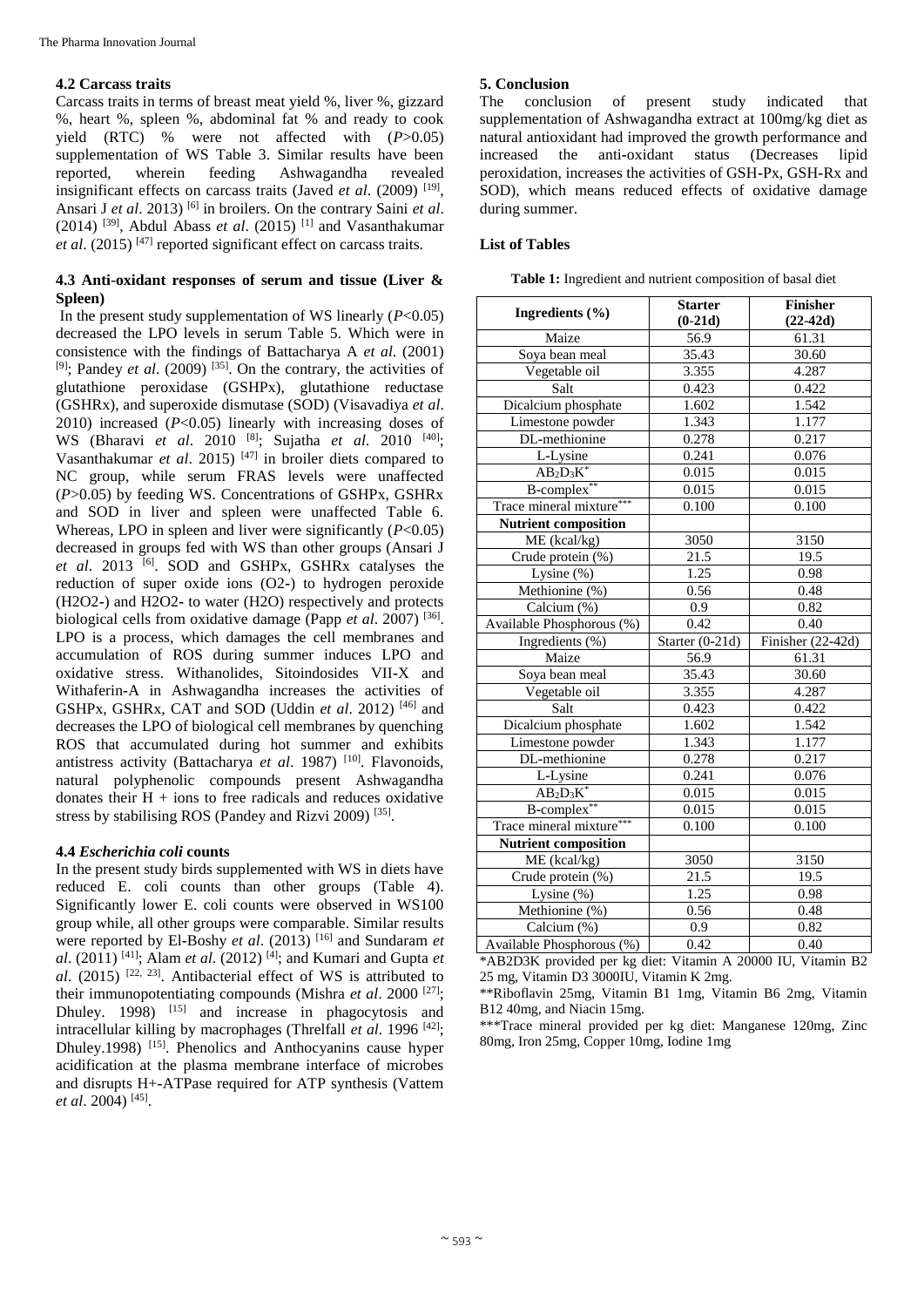|                  | Feed intake (g/bird)                 |                                       |                                      | Feed intake (g/bird)                 |                                       | Feed efficiency (feed intake/body<br>weight gain) |                               |                                       |                                      | Mortality $(\% )$                    |                                       |                                      |
|------------------|--------------------------------------|---------------------------------------|--------------------------------------|--------------------------------------|---------------------------------------|---------------------------------------------------|-------------------------------|---------------------------------------|--------------------------------------|--------------------------------------|---------------------------------------|--------------------------------------|
| <b>Treatment</b> | <b>Phase</b>                         |                                       |                                      | <b>Phase</b>                         |                                       | <b>Phase</b>                                      |                               |                                       |                                      | <b>Phase</b>                         |                                       |                                      |
|                  | <b>Starter</b><br>$(0-3 \text{ wk})$ | <b>Finisher</b><br>$(4-6 \text{ wk})$ | <b>Overall</b><br>$(0-6 \text{ wk})$ | <b>Starter</b><br>$(0-3 \text{ wk})$ | <b>Finisher</b><br>$(4-6 \text{ wk})$ | <b>Overall</b><br>$(0-6wk)$                       | <b>Starter</b><br>$(0 - 3wk)$ | <b>Finisher</b><br>$(4-6 \text{ wk})$ | <b>Overall</b><br>$(0-6 \text{ wk})$ | <b>Starter</b><br>$(0-3 \text{ wk})$ | <b>Finisher</b><br>$(4-6 \text{ wk})$ | <b>Overall</b><br>$(0-6 \text{ wk})$ |
| PC               | 618.7                                | 1140b                                 | 1759 <sup>b</sup>                    | 825                                  | 2.160                                 | $2,986^{\rm b}$                                   | 1.334                         | $1.895^{\rm b}$                       | 1.697 <sup>b</sup>                   | $\Omega$                             |                                       |                                      |
| NC               | 626.9                                | 1095 <sup>c</sup>                     | 1722 <sup>b</sup>                    | 845                                  | 2,135                                 | 2.981 <sup>b</sup>                                | 1.349                         | $1.950^{\rm a}$                       | $1.731^{\circ}$                      | $\mathbf{0}$                         |                                       |                                      |
| <b>WS50</b>      | 612.7                                | 1138 <sup>b</sup>                     | 1751 <sup>b</sup>                    | 831                                  | 2.177                                 | $3,008^{ab}$                                      | 1.356                         | $1.913^{ab}$                          | $1.718^{ab}$                         | 2.5                                  | 0                                     | 2.5                                  |
| <b>WS100</b>     | 640.1                                | 1201 <sup>a</sup>                     | $1842^a$                             | 848                                  | 2,218                                 | $3.067$ <sup>a</sup>                              | 1.326                         | 1.846 <sup>c</sup>                    | 1.664 <sup>c</sup>                   | 2.5                                  | 0                                     | 2.5                                  |
| <b>SEM</b>       | 5.0                                  | 9.5                                   | 10.9                                 | 5.13                                 | 11.34                                 | 12.36                                             | 0.004                         | 0.009                                 | 0.006                                |                                      |                                       |                                      |
| P-Value          | 0.257                                | 0.000                                 | 0.000                                | 0.323                                | 0.060                                 | 0.046                                             | 0.075                         | 0.000                                 | 0.000                                |                                      |                                       |                                      |

#### **Table 2:** Effect of Ashwagandha extract on performance and mortality (%)

Each mean represents data from eight replicates.

a,b,c Means bearing different superscripts in a column differ significantly (*P*<0.05)

PC**-**Positive controls; NC**-**Negative control; WS50**-**Ashwagandha extract @ 50mg/kg, WS100**-**Ashwagandha extract 100mg/kg

**Table 3:** Effect of Ashwagandha extract on various carcass traits (% live weight) in broier chicken (0**-**42 d)

| <b>Treatment</b> | <b>Breast</b> | liver | heart | gizzard | spleen | <b>RTC</b> | Abdominal fat |
|------------------|---------------|-------|-------|---------|--------|------------|---------------|
| PC               | 17.98         | .8380 | 0.48  | 1.83    | 0.09   | 66.83      | 1.14          |
| NC               | 18.36         | .6868 | 0.44  | 1.99    | 0.08   | 68.98      | 1.25          |
| <b>WS50</b>      | 18.69         | .9141 | 0.46  | 1.85    | 0.09   | 66.97      | 1.38          |
| WS100            | 19.12         | .5419 | 0.42  | 1.76    | 0.07   | 66.91      | 1.12          |
| <b>SEM</b>       | 0.314         | 0.065 | 0.012 | 0.035   | 0.007  | 0.591      | 0.077         |
| P-Value          | 0.639         | 0.180 | 0.370 | 0.135   | 0.774  | 0.531      | 0.619         |

Each mean represents data from eight replicates.

A, b, c Means bearing different superscripts in a column differ significantly (*P*<0.05)

PC**-**Positive controls; NC**-**Negative control; WS50**-**Ashwagandha extrac @ 50mg/kg; WS100**-**Ashwagandha extract 100mg/kg

| <b>Table 4:</b> Effect of Ashwagandha extract on Escherichia coli counts in broier chicken (0-42 d) |  |  |
|-----------------------------------------------------------------------------------------------------|--|--|
|-----------------------------------------------------------------------------------------------------|--|--|

| <b>Treatment</b> | <i>Escherichia coli</i> (log <sub>10</sub> of cfu/ml count) |
|------------------|-------------------------------------------------------------|
| PC.              | $6.684$ <sup>a</sup>                                        |
| NC               | $6.725^{\rm a}$                                             |
| <b>WS50</b>      | $6.446^{ab}$                                                |
| WS100            | 6.234 <sup>b</sup>                                          |
| <b>SEM</b>       | 0.066                                                       |
| P-Value          | 0.010                                                       |

Each mean represents data from eight replicates.

A, b, c Means bearing different superscripts in a column differ significantly (*P*<0.05).

PC**-**Positive controls; NC**-**Negative control; WS50**-** Ashwagandha extract @ 50mg/kg, WS100**-**shwagandha extract 100mg/kg; NDV**-**Newcastle disease virus; PHA**-**P**-**Phytohaemagglutinin**-**phosphate.

**Table 5:** Effect of Ashwagandha extract on serum anti**-**oxidant responses in broiler chicken (1**-**42 d)

| <b>Treatment</b> | GSH-Px (units/ml) | <b>GSH-Rx</b> (units/ml) | $FRAS$ ( $\mu$ mol/ml) | $LP$ (nmol MDA/mg protein) | SOD (units/mg protein) |
|------------------|-------------------|--------------------------|------------------------|----------------------------|------------------------|
| PC               | $350.6^{bc}$      | $412.3^{ab}$             | 1198                   | $6.275^{\rm b}$            | 3.018 <sup>b</sup>     |
| NC               | $277.3^{\circ}$   | $380.5^{\circ}$          | 1096                   | $8.663^{\circ}$            | 1.418 <sup>a</sup>     |
| <b>WS50</b>      | $301.1^{ab}$      | 381.1 <sup>a</sup>       | 1148                   | 6.736 <sup>b</sup>         | $1.631^{\rm a}$        |
| WS100            | $372.2^{\circ}$   | 416.1 <sup>b</sup>       | 1213                   | 4.438 <sup>a</sup>         | 2.760 <sup>b</sup>     |
| <b>SEM</b>       | 10.86             | 6.06                     | 27.4                   | 0.323                      | 0.176                  |
| P-Value          | 0.003             | 0.045                    | 0.443                  | 0.000                      | 0.000                  |

Each mean represents data from eight replicates.

A, b, c Means bearing different superscripts in a column differ significantly  $(P<0.05)$ 

PC**-**Positive controls; NC**-**Negative control; WS50**-**Ashwagandha extrac @ 50mg/kg; WS100**-**Ashwagandha extract 100mg/kg; GSH**-**Rx**-**Glutathione peroxidase; GSH**-**Rx**-**Glutathione reductase; FRAS**-**Ferric reducing ability of serum; LP**-**Lipid peroxidation; SOD**-**Superoxide dismutase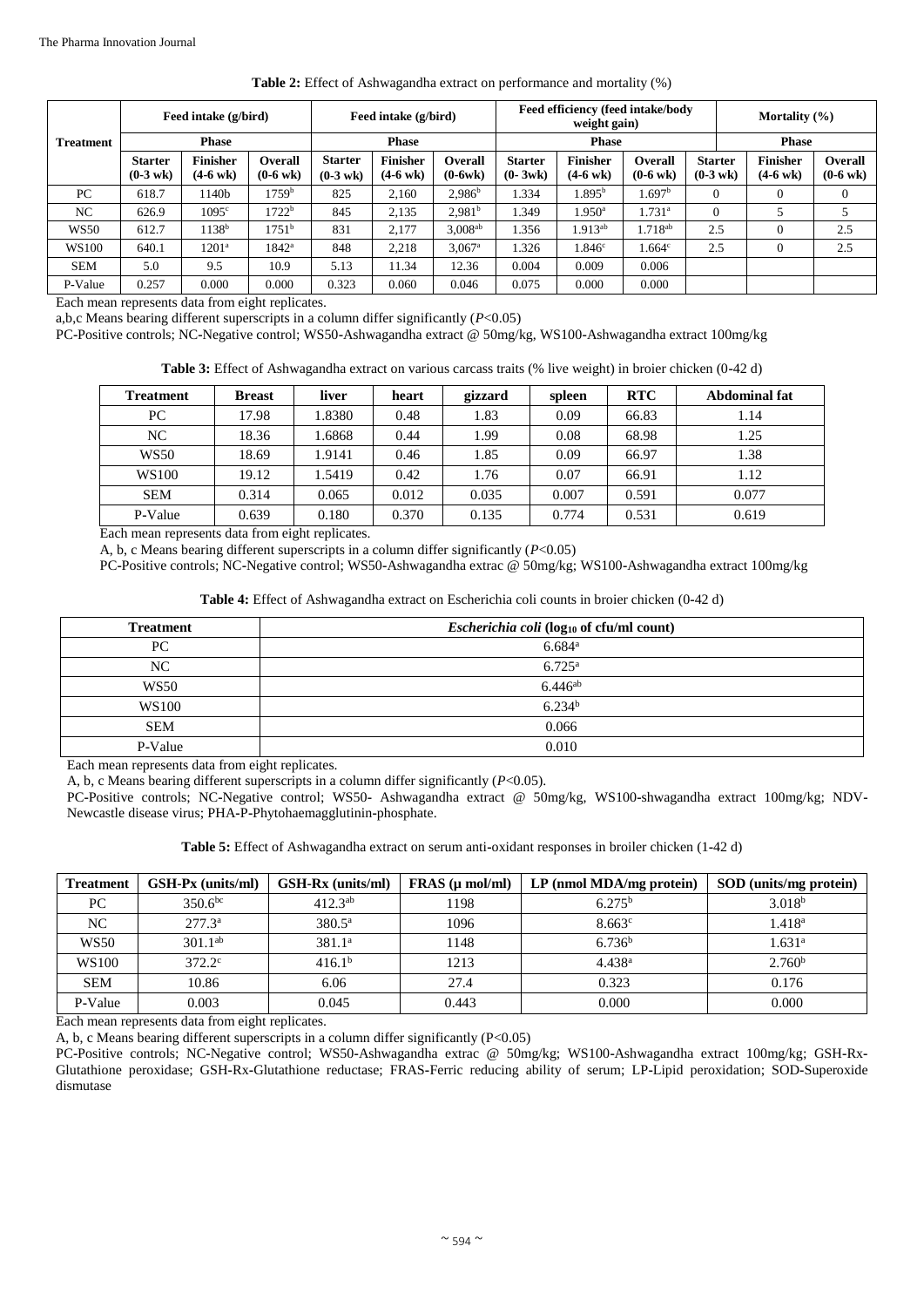**Table 6:** Effect of Ashwagandha extract on spleen and liver anti**-**oxidant responses in broiler chicken (1**-**42 d)

|                  | <b>Spleen</b>          |                             |                                      |                                       | <b>Liver</b>                |                        |                                     |                                       |  |
|------------------|------------------------|-----------------------------|--------------------------------------|---------------------------------------|-----------------------------|------------------------|-------------------------------------|---------------------------------------|--|
| <b>Treatment</b> | $GSH-PX$<br>(units/ml) | <b>GSH-Rx</b><br>(units/ml) | <b>SOD</b><br>(units/mg)<br>protein) | LP<br>$(n \mod$<br>MDA/mg<br>protein) | <b>GSH-Px</b><br>(units/ml) | $GSH-Rx$<br>(units/ml) | <b>SOD</b><br>(units/mg<br>protein) | LP<br>$(n \mod$<br>MDA/mg<br>protein) |  |
| PC.              | 424.2                  | 396.3                       | 3.55                                 | 5.60 <sup>a</sup>                     | 409.9                       | 400.6                  | 3.36                                | 5.02 <sup>bc</sup>                    |  |
| NC               | 392.5                  | 369.0                       | 2.65                                 | 6.96 <sup>b</sup>                     | 387.7                       | 375.1                  | 2.35                                | 5.47 <sup>c</sup>                     |  |
| <b>WS50</b>      | 407.6                  | 392.5                       | 2.84                                 | 5.93 <sup>a</sup>                     | 384.9                       | 378.1                  | 2.21                                | 4.45 <sup>b</sup>                     |  |
| WS100            | 425.0                  | 418.9                       | 3.37                                 | $5.05^{\rm a}$                        | 421.2                       | 406.1                  | 2.75                                | $3.75^{\rm a}$                        |  |
| <b>SEM</b>       | 8.03                   | 11.37                       | 0.297                                | 0.206                                 | 9.91                        | 11.30                  | 0.213                               | 0.173                                 |  |
| P-Value          | 0.456                  | 0.523                       | 0.706                                | 0.002                                 | 0.536                       | 0.729                  | 0.227                               | 0.000                                 |  |

Each mean represents data from eight replicates.

A, b, c Means bearing different superscripts in a column differ significantly (*P*<0.05)

PC**-**Positive controls, NC**-**Negative control, WS50**-**Ashwagandha extrac @ 50mg/kg, WS100**-**Ashwagandha extract 100mg/kg; GSH**-**Rx**-**Glutathione peroxidase; GSH**-**Rx**-**Glutathione reductase; FRAS**-**Ferric reducing ability of serum; LP**-**Lipid peroxidation; SOD**-**Superoxide dismutase

#### **6. References**

- 1. Abdul**-**Abass MH, Al**-**Hammed SA. Effect of Dietary Supplementation of Natural and Synthetic Antioxidants on Broilers Physiological and Productive Performance. Egyptian Poultry Science Journal. 2015, 35(1).
- 2. Ahmad S, Ibrahim D, Hussain S. Effects of Supplementation *Withania Somnifera* L. Roots On Some Egg Production And Quality Traits Of Heat Stressed Japanese Quails. The Iraqi Journal of Agricultural Sciences (Special Issue). 2014; 45(3):322**-**327.
- 3. Ahmed ST, Yang CJ. Effects of Dietary Punica granatum L. By**-**products on Performance, Immunity, Intestinal and Fecal Microbiology, and Odorous Gas Emissions from Excreta in Broilers. The Journal of Poultry Science. 2017; 54(2):157**-**166.
- 4. Alam N, Hossain M, Mottalib MA, Sulaiman SA, Gan SH, Khalil MI. Methanolic extracts of *Withania somnifera* leaves, fruits and roots possess antioxidant properties and antibacterial activities. BMC complementary and alternative medicine. 2012; 12(1):175.
- 5. Anbalagan K, Sadique J. Influence of an Indian medicine (Ashwagandha) on acute**-**phase reactants in inflammation, 1981.
- 6. Ansari J, Khan SH, Haq AU, Ahmad T, Abbass MI. Effect of Supplementation of *Withania somnifera* (Linn.) Dunal Roots on Growth Performance, Serum Biochemistry, Blood Hematology, and Immunity of Broiler Chicks. Journal of herbs, spices & medicinal plants. 2013; 19(2):144**-**158.
- 7. Benzie IF, Strain JJ. The ferric reducing ability of plasma (FRAP) as a measure of antioxidant power: the FRAP assay. Analytical biochemistry. 1996; 239(1):70**-**76.
- 8. Bharavi K, Reddy AG, Rao GS, Reddy AR, Rao SR. Reversal of cadmium**-**induced oxidative stress in chicken by herbal adaptogens *Withania somnifera* and *Ocimum sanctum*. Toxicology international. 2010; 17(2):59.
- 9. Bhattacharya A, Ghosal S, Bhattacharya SK. Antioxidant effect of *Withania somnifera* glycowithanolides in chronic footshock stress**-**induced perturbations of oxidative free radical scavenging enzymes and lipid peroxidation in rat frontal cortex and striatum. Journal of Ethnopharmacology. 2001; 74(1):1**-**6.
- 10. Bhattacharya SK, Goel RK, Kaur R, Ghosal S. Anti‐ stress activity of sitoindosides VII and VIII, new acylsterylglucosides from *Withania somnifera*. Phytotherapy research. 1987; 1(1):32**-**37.
- 11. Biswas P, Sharma RK, Biswas A. Effect of dietary supplementation of Ashwagandha (*Withania somnifera*) and ascorbic acid on production performance of broiler birds. Indian Journal of Poultry Science. 2012; 47(3):403**-** 405.
- 12. Cahaner A, Leenstra F. Effects of high temperature on growth and efficiency of male and female broilers from lines selected for high weight gain, favorable feed conversion, and high or low fat content. Poultry Science. 1992; 71(8):1237**-**1250.
- 13. Carlberg I, Mannervik B. Glutathione reductase. Methods in enzymology. 1985; 113:484**-**490.
- 14. Chaudhuri D, Ghate NB, Sarkar R, Mandal N. Phytochemical analysis and evaluation of antioxidant and free radical scavenging activity of *Withania somnifera* root. Asian J Pharm Clin Res. 2012; 5(4):193**-**199.
- 15. Dhuley JN. Therapeutic efficacy of Ashwagandha against experimental aspergillosis in mice. Immunopharmacology and immunotoxicology. 1998; 20(1):191**-**198.
- 16. El**-**Boshy MES, Abdalla OM, Risha A, Moustafa F. Effect of *Withania somnifera* extracts on some selective biochemical, hematological, and immunological parameters in guinea pigs experimental infected with E. coli. ISRN veterinary science, 2013.
- 17. Faixova Z, Faix S. Biological effects of rosemary (*Rosmarinus officinalis* L.) essential oil. Folia veterinaria. 2008; 52(3**-**4):135**-**9.
- 18. Jadhav SS, Mandlekar SM, Choudhari AJ, Shinde SV, Kharkar KP. Effect of supplementation of Ashwagandha and Ascorbic acid as antistress agents on growth performance and immune status of broilers during hot weather. Royal Veterinary Journal of India. 2008; 4(1):60**-**63.
- 19. Javed M, Durrani FR, Hafeez A, Khan RU, Ahmad I. Effect of aqueous extract of plant mixture on carcass quality of broiler chicks. ARPN Journal of Agricultural and Biological Science. 2009; 4(1):37**-**40.
- 20. Joshi SS, Ingle PB, Bhagwat SR, Pawar MM, Prajapati KB, Kulkarni RC. Effect of dietary addition of ashwagandha (*Withania somnifera*) and guduchi (*Tinospora cordifolia*) powder on broiler performance. Indian Journal of Animal Sciences. 2015; 85(12):1358**-** 1361.
- 21. Krauss RM, Eckel RH, Howard B. A statement for healthcare professionals from the Nutrition Committee of the American Heart Association. Circulation. AHA